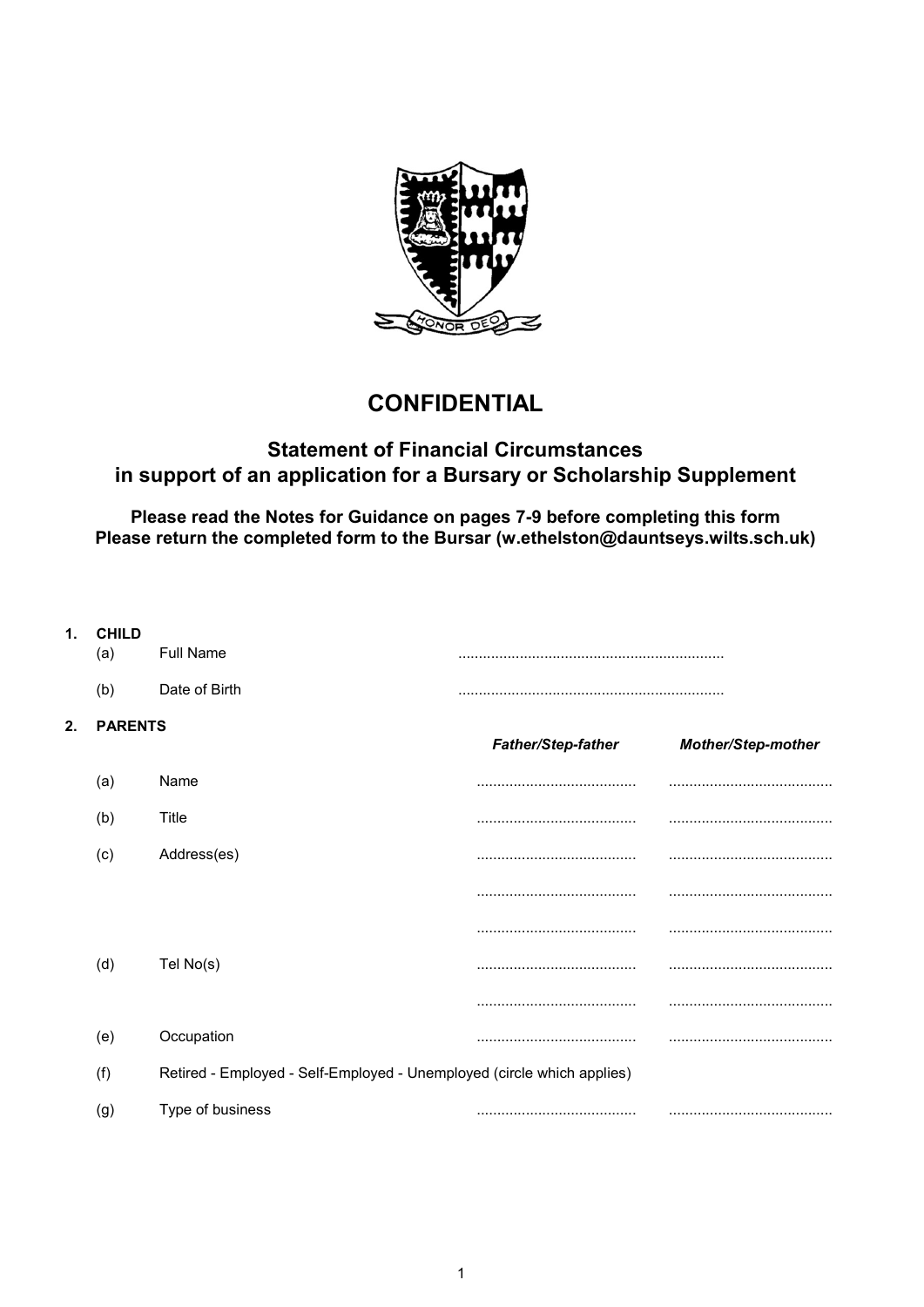Father/Step-father Mother/Step-mother

## 3. INCOME

(Please enter below your total income from all sources for this tax year)

|     | <b>Total Income</b>                                                                         |  |
|-----|---------------------------------------------------------------------------------------------|--|
|     |                                                                                             |  |
| (k) | Any other income                                                                            |  |
| (j) | Assistance from other source<br>e.g. Grandparents, trusts, charities etc                    |  |
| (i) | Annual sum arising from Educational<br><b>Insurance Policies</b>                            |  |
| (h) | Services/Company Education Allowances                                                       |  |
| (g) | Separation/Maintenance Allowance received                                                   |  |
| (f) | Social Security benefits (including Child<br>Allowances)                                    |  |
| (e) | Gross income from property                                                                  |  |
|     | ii) Dividends                                                                               |  |
| (d) | Gross investment income from:<br>i) Building Society/Banks                                  |  |
| (c) | Gross pension/Widow's pension etc                                                           |  |
| (b) | Profits of business etc                                                                     |  |
| (a) | Gross Salary and other similar earnings<br>(including all taxable benefits<br>& emoluments) |  |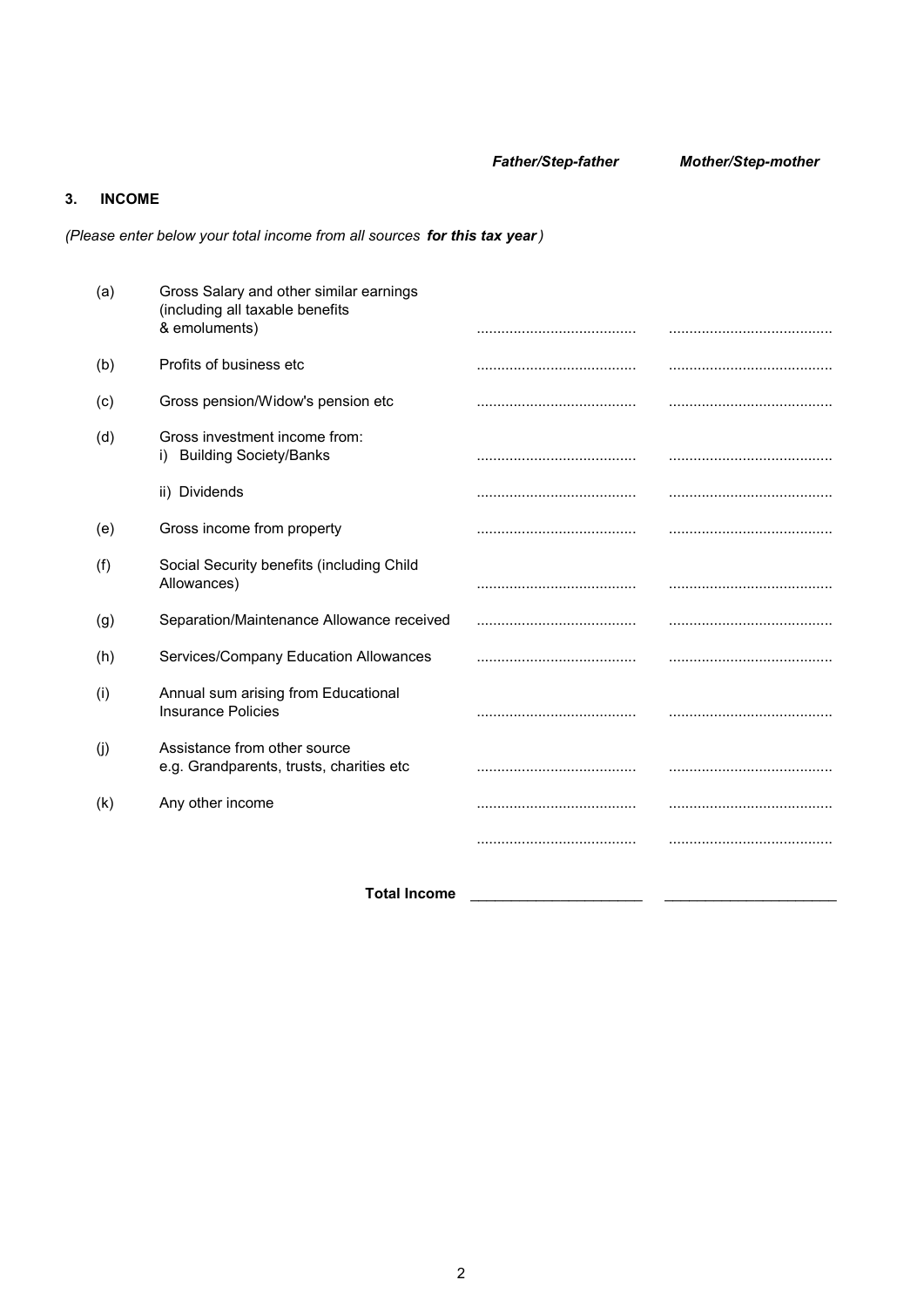**Father/Step-father** 

Mother/Step-mother

### 4. EXPENDITURE

|     | <b>Total Income less Total Expenditure</b>                                  |                                         |  |
|-----|-----------------------------------------------------------------------------|-----------------------------------------|--|
|     |                                                                             | Total Expenditure _____________________ |  |
|     |                                                                             |                                         |  |
|     |                                                                             |                                         |  |
| (r) | Any other expenditure                                                       |                                         |  |
| (q) | <b>School Fees</b>                                                          |                                         |  |
| (p) | Loans/Credit Cards                                                          |                                         |  |
| (0) | Holidays                                                                    |                                         |  |
| (n) | Gifts                                                                       |                                         |  |
| (m) | Clothes                                                                     |                                         |  |
| (1) | Car:- fuel, tax, insurance, service/repairs                                 |                                         |  |
| (k) | Private pension contributions, savings etc                                  |                                         |  |
| (j) | House Insurance                                                             |                                         |  |
| (i) | Food/Household expenditure                                                  |                                         |  |
| (h) | Telephone/Mobile Phone                                                      |                                         |  |
| (g) | Gas/Oil                                                                     |                                         |  |
| (f) | Electricity                                                                 |                                         |  |
| (e) | <b>Water Rates</b>                                                          |                                         |  |
| (d) | <b>Council Tax</b>                                                          |                                         |  |
| (c) | Mortgage/rent                                                               |                                         |  |
| (b) | National Insurance & other contributions                                    |                                         |  |
| (a) | Tax payable on Incomes declared above<br>(including tax deducted at source) |                                         |  |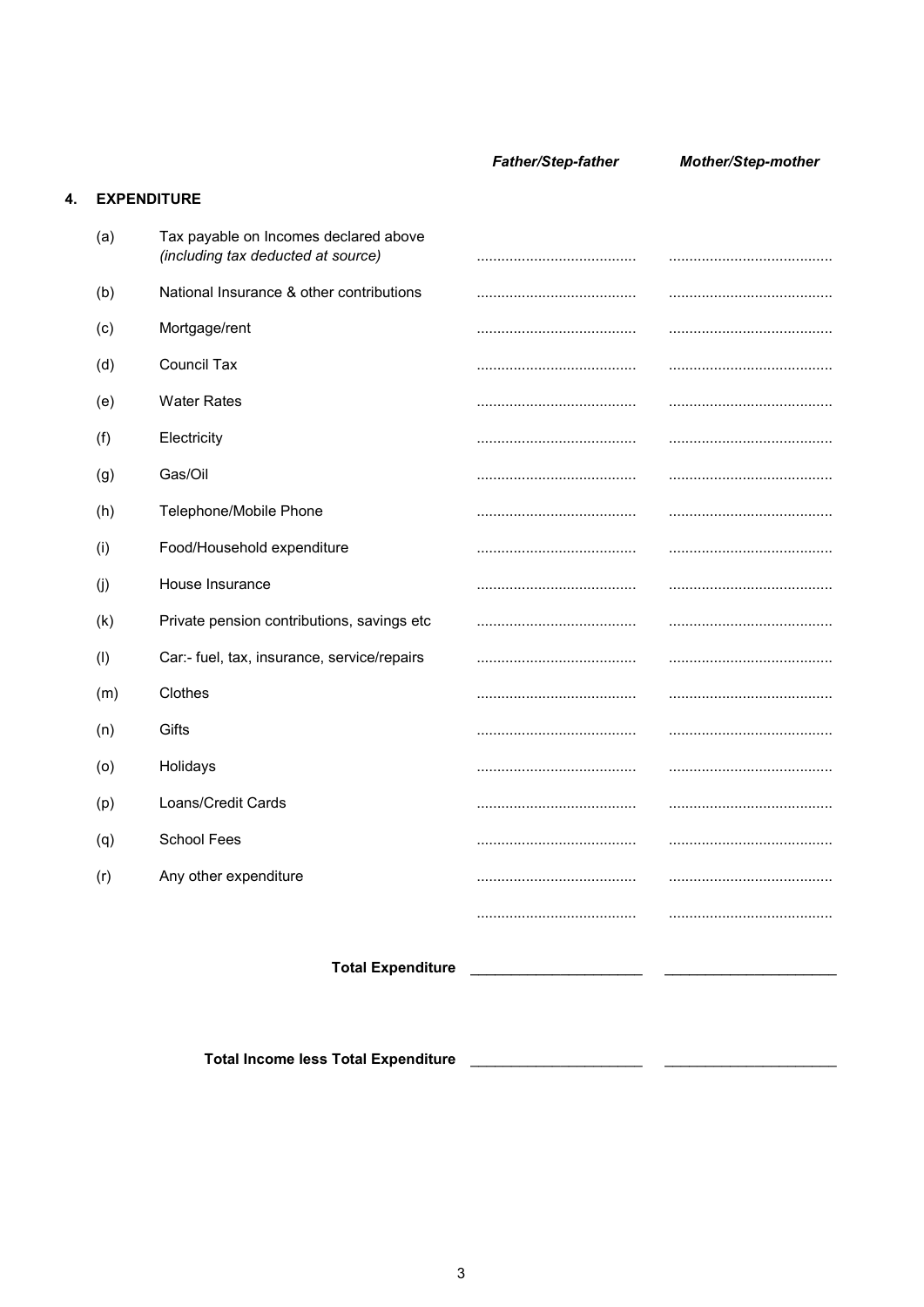Father/Step-father Mother/Step-mother **CAPITAL ASSETS**  $5<sub>1</sub>$ Approximate market value of all investments  $(a)$ i) Cash at Bank/Building Society ii) Stocks/shares/bonds iii) PEP/ISA/TESSA etc  $(b)$ Approximate market value of principal residence (freehold or leasehold) Approximate market value of other  $(c)$ properties Any other assets  $(d)$ **Total Assets CAPITAL LIABILITIES** 6.  $(a)$ Mortgage - amount outstanding  $(b)$ Any other liabilities **Total Liabilities Total Assets less Total Liabilities** You should indicate if there are any reasons why net assets cannot be converted or utilised to pay school fees or to fund fees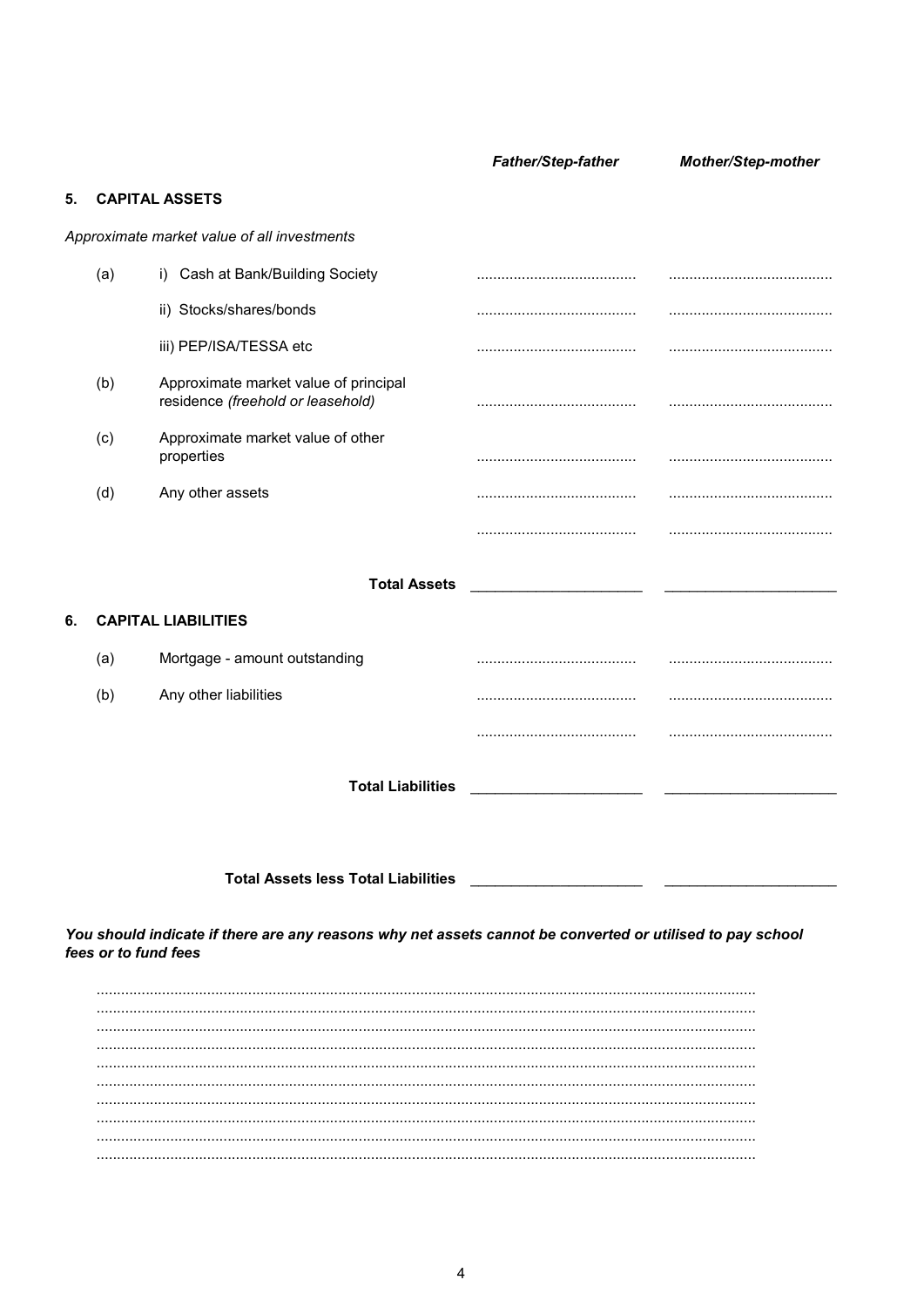## 7. DEPENDENT CHILDREN

Include the child to whom this application refers: if more than 4 children, give details on a separate sheet

|    |                                                                                                                            |                               |                                                                                     | 1     | $\overline{2}$                 | 3 | 4 |
|----|----------------------------------------------------------------------------------------------------------------------------|-------------------------------|-------------------------------------------------------------------------------------|-------|--------------------------------|---|---|
|    | (a)                                                                                                                        | Forename                      |                                                                                     |       | .                              |   |   |
|    | (b)                                                                                                                        | Date of birth                 |                                                                                     | .     | .                              | . |   |
|    | (c)                                                                                                                        | School or College             |                                                                                     |       |                                | . |   |
|    | (d)                                                                                                                        | Boarding or Day               |                                                                                     |       |                                |   | . |
| 8. |                                                                                                                            | <b>OTHER DEPENDENTS</b>       |                                                                                     |       |                                |   |   |
|    |                                                                                                                            |                               |                                                                                     |       |                                |   |   |
|    |                                                                                                                            |                               |                                                                                     |       |                                |   |   |
| 9. |                                                                                                                            | <b>VERIFICATION OF INCOME</b> |                                                                                     |       |                                |   |   |
|    | Please enclose documentary evidence in support of the income figures in Section 3.<br>Please tick those you are enclosing: |                               |                                                                                     |       |                                |   |   |
|    | P60                                                                                                                        | .                             | Copy of HMRC tax calculation issued under Self Assessment                           |       |                                | . |   |
|    |                                                                                                                            | Pay Slip                      | Confirmation of Schedule D self employment income from an<br>independent accountant |       |                                |   |   |
|    |                                                                                                                            |                               |                                                                                     |       |                                |   |   |
|    | <b>Others</b>                                                                                                              |                               |                                                                                     |       |                                |   |   |
|    | <b>VERIFICATION OF ASSETS</b>                                                                                              |                               |                                                                                     |       |                                |   |   |
|    | Please enclose documentary evidence of capital assets and tick those you are enclosing:                                    |                               |                                                                                     |       |                                |   |   |
|    |                                                                                                                            | <b>Property Valuation</b>     |                                                                                     |       | Investment Portfolio Valuation |   |   |
|    |                                                                                                                            | Mortgage Statement            |                                                                                     | Other |                                | . |   |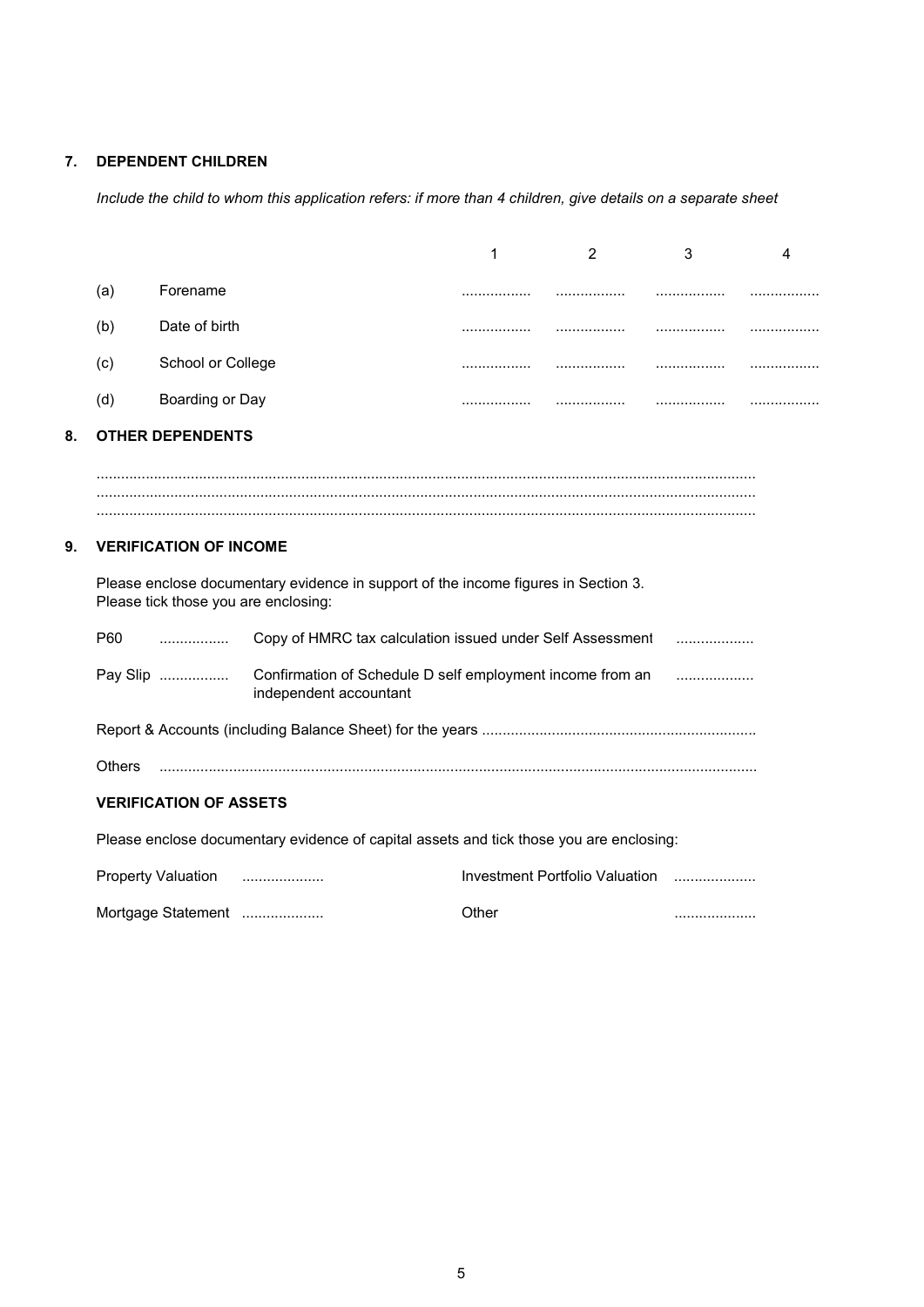#### 10. DECLARATION

We/I have read the notes and have made a complete and accurate declaration of our/my income and assets.

We/I understand that if we/I are/am offered a Bursary or Scholarship Supplement for our/my child and accept a plac him/her at the School, the following terms and conditions will apply as between ourselves/myself and the School:-

- a) our/my child's fees account with the School will be credited termly with the amount of the Bursary or Scholarship Supplementfor so long as the award remains in effect;
- b) any award of a Bursary or Scholarship Supplement is subject to annual review and we/I must complete an annual declaration of our/my financial circumstances on the form sent to us/me by the School and supply all relevant evidence by the return date indicated;
- c) we/I will report immediately any material change in the financial position declared;
- d) the Bursary or Scholarship Supplement may be withdrawn or reduced if:
	- i) we/I act or our/my child acts in breach of the School's Terms and Conditions attached to the Acceptance Form for our/my child at the school;
	- ii) we/I have failed to return the annual declaration of our/my financial circumstances by the return date indicated;
	- iii) we/I have failed to produce any additional information required by the School to evidence our/my financial circumstances;
	- iv) in the opinion of the Head, our/my child's attendance, progress or behaviour no longer merits the continuation of the award;
	- v) we/I are more than 28 days in arrears in respect of any amount due and owing to the School;
	- vi) there is a material change in our/my financial circumstances;
	- vii) the School's resources are insufficient to maintain the level of award.
- e) the Grant will be withdrawn and the value of any amount of the Grant previously credited against our/my child's fee account will become repayable to the School forthwith if we/I have fraudulently, knowingly or recklessly provided false information in relation to the award of the Grant.

Signatures: (to be signed by both parents/applicants)

| Parent/Guardian |      |
|-----------------|------|
|                 | Date |
|                 |      |
| Parent/Guardian |      |
|                 | Date |
|                 |      |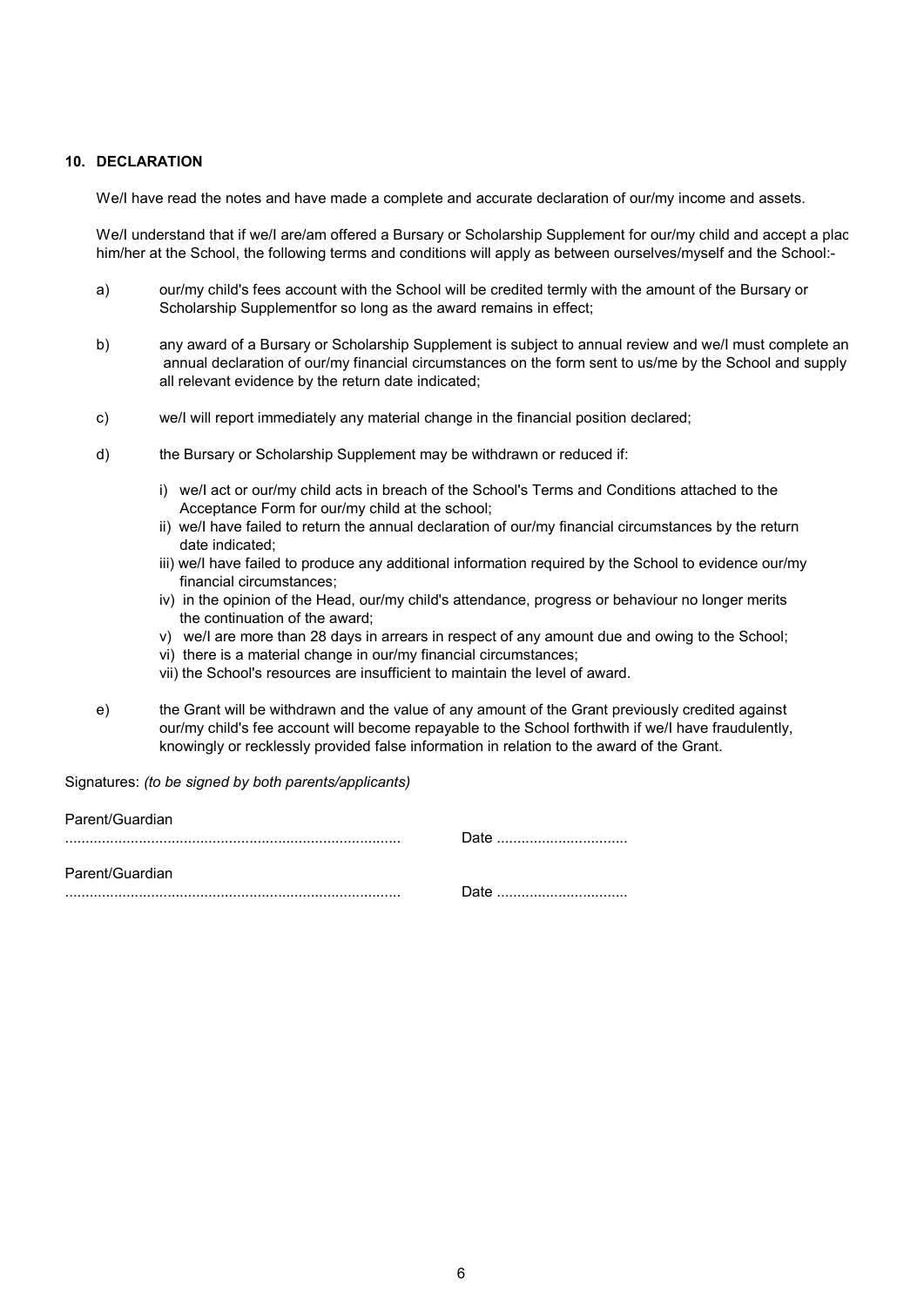#### NOTES FOR GUIDANCE FOR COMPLETION OF DECLARATION FORM

Before completing the form, please read these notes carefully. These notes refer to the corresponding paragraph on the form.

#### The School reserves the right to seek any other documentary evidence in support of the income and asset figures submitted, and to make enquiries which it deems necessary.

All financial values should be shown in Sterling. References to Her Majesty's Customs & Excise (HRMC) include the relevant national Taxation Authority.

#### 2. PARENTS/APPLICANTS

These are defined as:

- the natural father and mother of the child where they live together (whether or not they are married to each other) and the child normally resides with them both in the same household; or
- the parent of the child with whom the child normally resides and the partner (if any) of that parent where the partner normally resides with that parent and the child in the same household; or
- the child's guardian appointed in accordance with Section 5 of the Children Act 1989 (or any earlier enactment) and the partner (if any) of that guardian where the partner normally resides with that guardian and the child in the same household; or
	- the person with whom the child resides in accordance with either:
		- i) a subsisting residence order made under Section 8 of the Children Act 1989; or
			- ii) any subsisting court order (other than a residence order) which specifies who is to have actual custody or care and control of the child; or
- where a pupil either has no parents as defined above or the School is satisfied that no such parents can be found, and he is either looked after by a local authority or provided with accommodation within the meaning of Section 105(1) of the Children Act 1989, the pupil shall be treated as one whose parents have no income for the purposes of the scheme; or
- where none of the above applies, the parent is the person with whom the pupil normally resides in accordance with any informal care or fostering arrangement and that person's partner (if any) where the partner normally resides with that person and the pupil in the same household.
- If parents are separated or divorced before or while their child attends the School, both mother and father will require to complete the Application Form.

#### 3. INCOME

- a) The gross annual amount of salaries and wages, including any earnings from profit related pay, part-time employment and any sum received as bonus, commision etc, statutory sick pay, statutory maternity pay giving GROSS amounts (before deduction of tax, NI, superannuation, etc) for the current or latest financial year. Taxable benefits in kind agreed with HMRC should also be shown (free or subsidised housing, meals, petrol, cars, etc) - at the amount agreed for taxable purposes.
- b) Profits from a business or profession at the amount of GROSS income agreed by HMRC or relevant tax authority for the year in question (deductions should be made only in respect of capital allowances, losses and stock relief). Copies of the latest set of accounts should be included.
- d) All other Investment income (eg interest or National Savings Bank deposits; dividends, annuities etc) should be entered GROSS of tax. If tax was deducted at source, parents should add in the amount of tax paid or tax credit notified. Building Society interest must be disclosed GROSS.
- e) Enter income for letting or subletting of property at the amount of the NET profit agreed with HMRC.
- f) All social security benefits received should be declared and type of benefit specified.